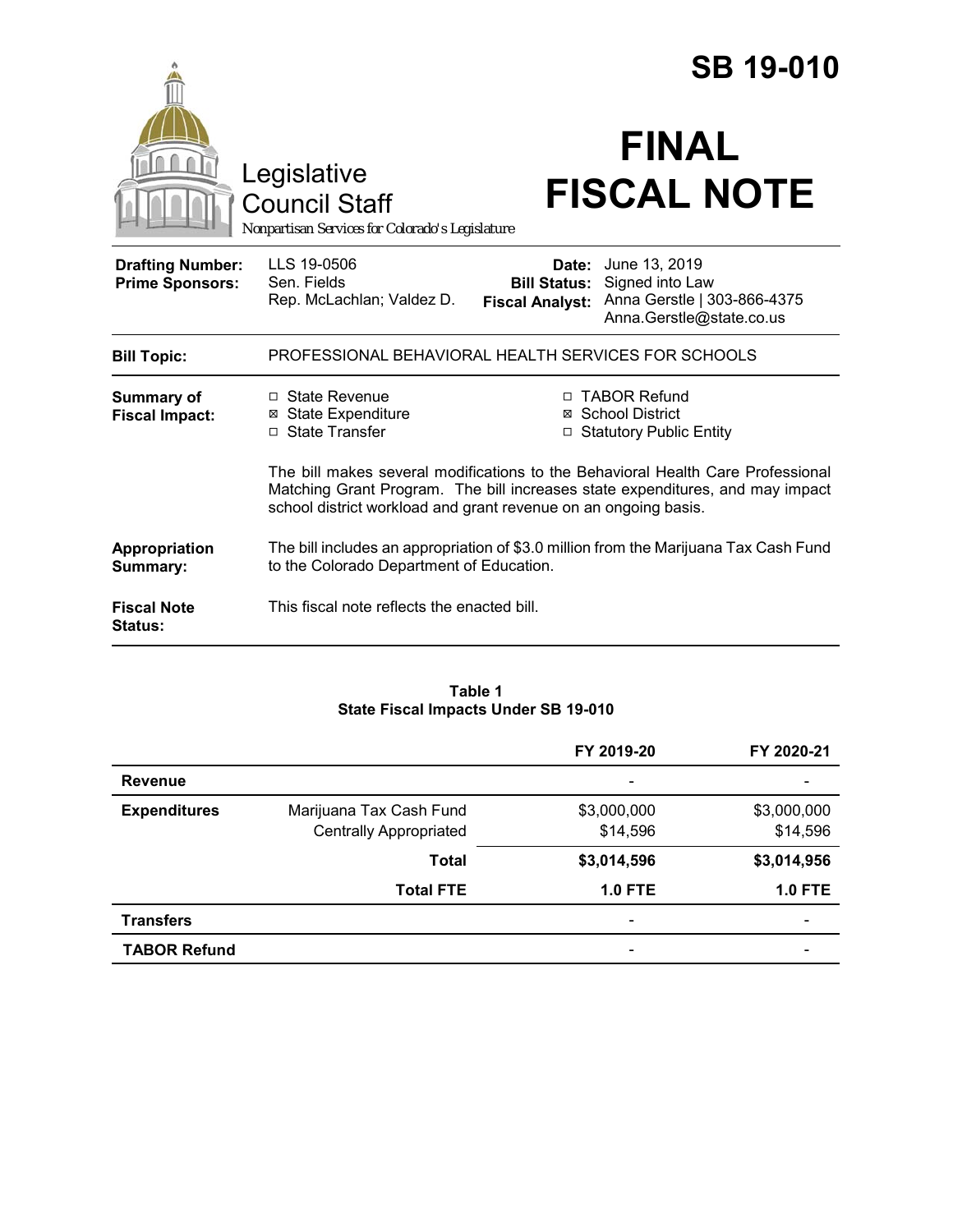June 13, 2019

# **Summary of Legislation**

Under current law, the Behavioral Health Care Professional Matching Grant Program, also known as the School Health Professionals Grant Program, provides grants to local education providers to increase the presence of school health professionals in schools, provide training for school staff on implementation of substance abuse prevention education, and connect students at risk for substance abuse with available services.

This bill modifies the program to allow grant funding to be used for behavioral health care services, including screenings, counseling, therapy, referrals to community organizations, and training for students and staff on behavioral health issues. Behavioral health care services include services to prevent, identify, and treat substance use disorders, substance misuse, and mental health disorders.

In addition, the bill:

- allows grant recipients to use the funding to contract with a community partner for behavioral health care services, or to provide direct services by a school health professional through telehealth technology;
- requires that grant applicants include certain information in their applications, including data demonstrating the need for a school health professional, the extent to which the education provider has experienced certain factors that impact student wellbeing, and the extent to which the applicant prioritizes staff training related to behavioral health supports; and
- clarifies that the definition of school health professional includes school psychologists, school counselors, and school social workers, as well as licensed mental health professionals.

The bill specifies that grant applications and reporting procedures must be designed to limit the administrative burden on applicants and recipients. For FY 2019-20, the bill appropriates \$3.0 million from the Marijuana Tax Cash Fund (MTCF) to the Colorado Department of Education (CDE) for the program.

# **Background**

In 2017, 44 school districts received \$9.4 million in grants through the Behavioral Health Care Professional Grant Program. Grant awards averaged \$214,000 each. In addition, 24 districts applied for the program, but did not receive funding. For the current FY 2018-19, the program is appropriated approximately \$11.9 million from the MTCF and 4.0 FTE. If the bill is enacted, the total appropriation for the program will be \$14.9 million and 5.0 FTE in FY 2019-20.

# **State Expenditures**

Beginning in FY 2019-20, the bill increases state expenditures from the MTCF by \$3.0 million and 1.0 FTE in CDE. New program expenditures are listed in Table 2 and discussed below.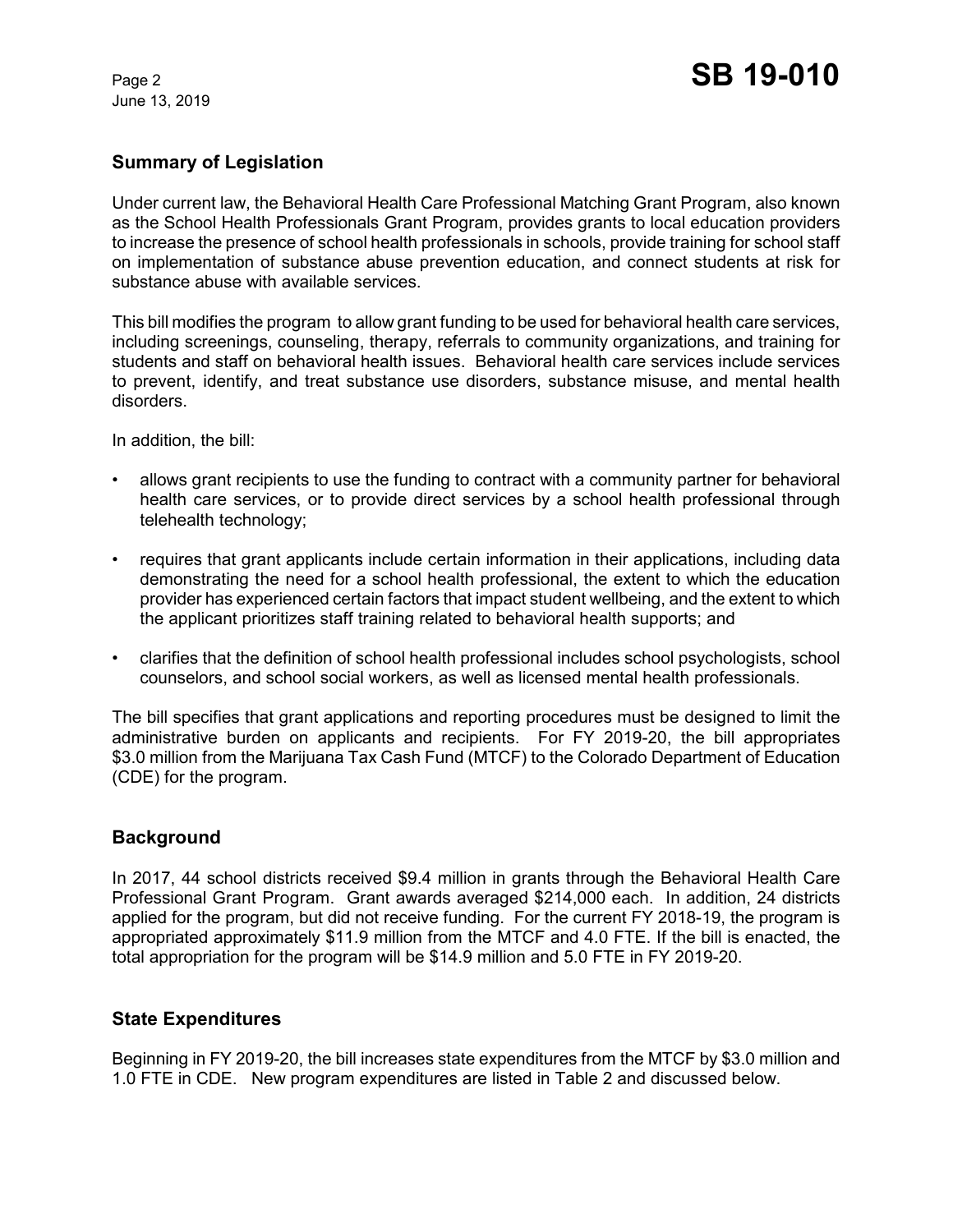|                                                    | FY 2019-20  | FY 2020-21     |
|----------------------------------------------------|-------------|----------------|
| <b>Department of Education</b>                     |             |                |
| <b>Personal Services</b>                           | \$78,295    | \$78,295       |
| <b>Operating Expenses and Capital Outlay Costs</b> | \$5,653     | \$950          |
| Grants                                             | \$2,916,052 | \$2,920,755    |
| Centrally Appropriated Costs*                      | \$14,596    | \$14,596       |
| <b>Total Cost</b>                                  | \$3,014,596 | \$3,014,596    |
| <b>Total FTE</b>                                   | 1.0 FTE     | <b>1.0 FTE</b> |

**Table 2 Expenditures Under SB 19-010**

 *\* Centrally appropriated costs are not included in the bill's appropriation.*

**Administration.** Current law allows CDE to utilize up to three percent of the program appropriation for administrative costs. Based on the \$3.0 million in new funding provided by the bill, up to \$90,000 may be used for additional administrative expenses required to implement the modified and expanded program. Of this amount, it is anticipated that \$83,948 will be used to hire 1.0 FTE to handle additional applications and grant awards, and to provide expertise, training, and support to applicants and grantees in the area of behavioral health, including issues related to social, emotional, and mental health, suicide, trauma, and adverse childhood experiences. This represents a broader focus than the grant program's current substance abuse scope.

**Grants.** After administrative expenses, approximately \$2.9 million in new funding will be available for grants, in addition to the current funding for grants. The additional funding is expected to result in 13 to 14 new grants per year, assuming an average grant amount of approximately \$214,000.

# **School District Impact**

The bill increases revenue or expenditures for school districts that receive additional funding under the bill. In addition, to the extent that the program modifications in the bill increase the number of districts that apply for grants, workload and potentially revenue will increase for those districts applying for and receiving a grant.

#### **Effective Date**

The bill was signed into law by the Governor on May 10, 2019, and took effect on that date.

#### **State Appropriations**

For FY 2019-20, the bill includes an appropriation of \$3.0 million from the Marijuana Tax Cash Fund, and an allocation of 1.0 FTE, to the Colorado Department of Education.